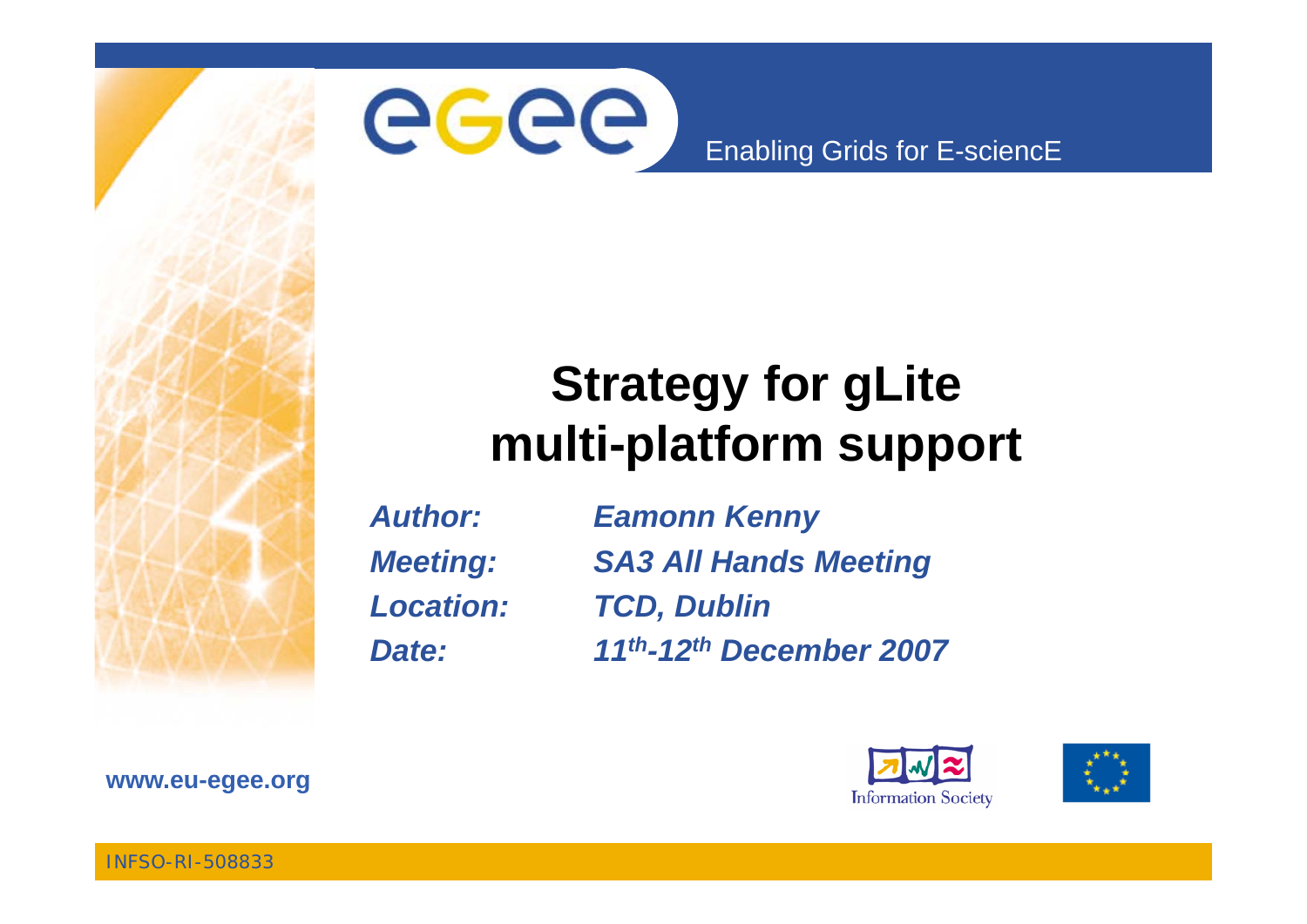

**EGEE Oct'07 Conference**

#### Builds using ETICS version: 1.2.1-1

| Worker Node Build Status |                       |         |              |            |            |            |            |            |                              |      |            |                             |            |            |
|--------------------------|-----------------------|---------|--------------|------------|------------|------------|------------|------------|------------------------------|------|------------|-----------------------------|------------|------------|
| <b>ARCH</b>              | OS TYPE               | VERSION | DISTRO       | VDT.       |            |            |            |            | deps GridIre Basic VOMS RGMA | DM   | gfal       | WN                          | Full       | torque     |
|                          | CentOS                | 4       | yum          | 3/3        | 30/30      | 2/2        | 9/9        | 14/14      | 45/45                        |      |            | 17/17 20/20 108/108         | 344/374    | 3/3        |
| ia32                     | SuSE                  | 9       | apt          | 3/3        | 28/28      | 2/2        | 14/14      | 15/15      | 45/45                        |      |            | 17/17 20/20 106/106 312/365 |            | 3/3        |
|                          | CentOS                |         | yum          | 1/1        | 24/24      | 2/2        | 9/9        | 10/15      | 24/45                        | 0/17 | 0/19       | 63/99                       | 226/368    | 3/3        |
|                          | Solaris               | 10      | pkg/tarball  | <b>NAI</b> | <b>N/A</b> | N/A        | <b>N/A</b> | <b>N/A</b> | N/A                          | N/A  | N/A        | <b>N/A</b>                  | <b>N/A</b> | N/A        |
| x86_64                   | CentOS                | 4       | yum          | 1/1        | 5/16       | N/A        | <b>N/A</b> | <b>N/A</b> | N/A                          | N/A  | N/A        | <b>N/A</b>                  | <b>N/A</b> | <b>N/A</b> |
|                          | SuSE                  | 9       | apt          | N/A        | <b>N/A</b> | <b>N/A</b> | <b>N/A</b> | <b>N/A</b> | N/A                          | N/A  | <b>N/A</b> | <b>N/A</b>                  | <b>N/A</b> | <b>N/A</b> |
|                          | Mac OS X 10.4         |         | fink/tarball | 2/2        | 17/23      | N/A        | 8/9        | 1/15       | 36/46                        | 0/17 | 1/29       | 42/61                       | 182/361    | <b>N/A</b> |
|                          | powerpe Mac OS X 10.3 |         | fink/tarball | 2/2        | 18/23      | N/A        | 8/9        | 1/15       | 36/46                        | 0/17 | 1/29       | 44/62                       | 186/354    | N/A        |
|                          | АIХ                   | 5       | rpm/tarball  | N/A        | <b>N/A</b> | N/A        | <b>N/A</b> | <b>N/A</b> | N/A                          | N/A  | <b>N/A</b> | <b>N/A</b>                  | <b>N/A</b> | <b>N/A</b> |

| $ \mathrm{Legend} $ | Colour |                               |  |                                |
|---------------------|--------|-------------------------------|--|--------------------------------|
|                     |        | Meaning To be Started Started |  | DONE Vendor Built Not Possible |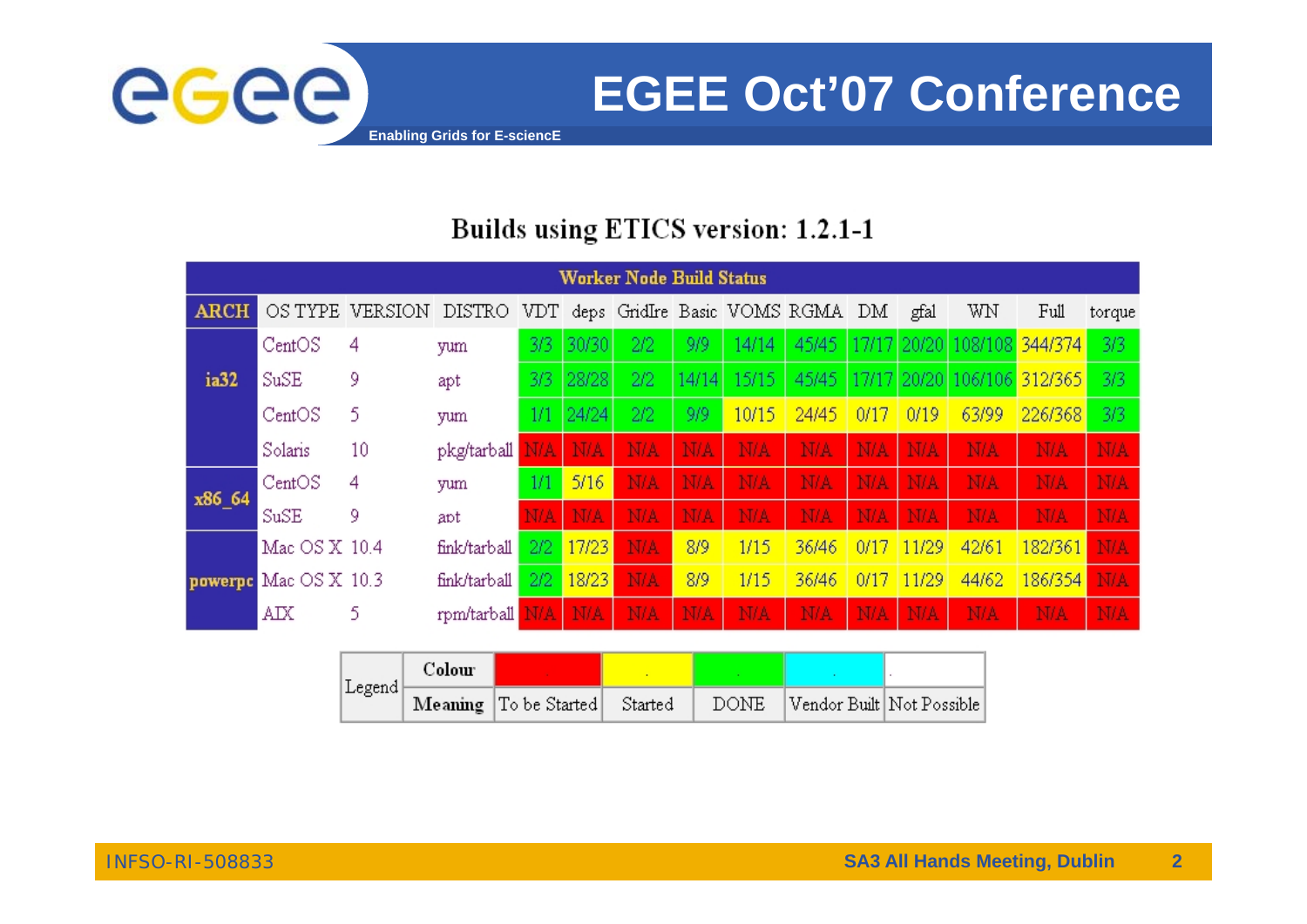

#### Builds using ETICS version: 1.3.1-1

| <b>Worker Node Build Status</b> |                       |                                                            |              |            |       |     |            |            |            |            |             |                             |            |        |
|---------------------------------|-----------------------|------------------------------------------------------------|--------------|------------|-------|-----|------------|------------|------------|------------|-------------|-----------------------------|------------|--------|
| <b>ARCH</b>                     |                       | OS TYPE VERSION DISTRO VDT deps GridIre Basic VOMS RGMA DM |              |            |       |     |            |            |            |            | gfal        | WN                          | Full       | torque |
| ia32                            | CentOS                | 4                                                          | yum          | 3/3        | 30/30 | 2/2 | 12/12      | 14/14      | 45/45      |            | 17/17 20/20 | 108/108 343/379             |            | 3/3    |
|                                 | SuSE                  | 9                                                          | apt          | 3/3        | 28/28 | 2/2 | 12/12      | 14/14      | 45/45      |            |             | 17/17 20/20 106/106 313/374 |            | 3/3    |
|                                 | CentOS                | 5                                                          | yum          | $1/\Gamma$ | 24/24 | 2/2 | 9/9        | 14/14      | 36/40      | 0/17       | 0/19        | 63/99                       | 234/378    | 3/3    |
|                                 | Solaris               | 10                                                         | pkg/tarball  | 1/1        | 23/23 | 2/2 | <b>N/A</b> | <b>N/A</b> | N/A        | <b>N/A</b> | <b>N/A</b>  | <b>N/A</b>                  | <b>N/A</b> | 3/3    |
| x86_64                          | CentOS                | 4                                                          | yum          | 1/1        | 26/26 | 2/2 | 9/9        | 15/15      | 34/45      | 12/17      | <b>N/A</b>  | 66/105                      | N/A        | 3/3    |
|                                 | <b>SLES</b>           | 9                                                          | apt          | 1/1        | 24/24 | 1/1 | 9/9        | 10/15      | N/A        | <b>N/A</b> | <b>N/A</b>  | N/A                         | 239/375    | 3/3    |
|                                 | Mac OS X 10.4         |                                                            | fink/tarball | 1/1        | 23/23 | 1/1 | 0/11       | 1/15       | 36/46      | 0/17       | 11/29       | 42/61                       | 170/380    | 3/3    |
|                                 | powerpe Mac OS X 10.3 |                                                            | fink/tarball | 1/1        | 23/23 | 1/1 | 0/11       | 1/15       | 36/46      | 0/17       | 11/29       | 44/62                       | 175/380    | 3/3    |
|                                 | <b>AIX</b>            | 5                                                          | rpm/tarball  | 1/1        | 18/22 | 1/2 | <b>N/A</b> | <b>N/A</b> | <b>N/A</b> | <b>N/A</b> | <b>N/A</b>  | <b>N/A</b>                  | N/A        | 3/3    |

|        | Colour |                              |         |             |                           |  |
|--------|--------|------------------------------|---------|-------------|---------------------------|--|
| Legend |        | <b>Meaning</b> To be Started | Started | <b>DONE</b> | Vendor Built Not Possible |  |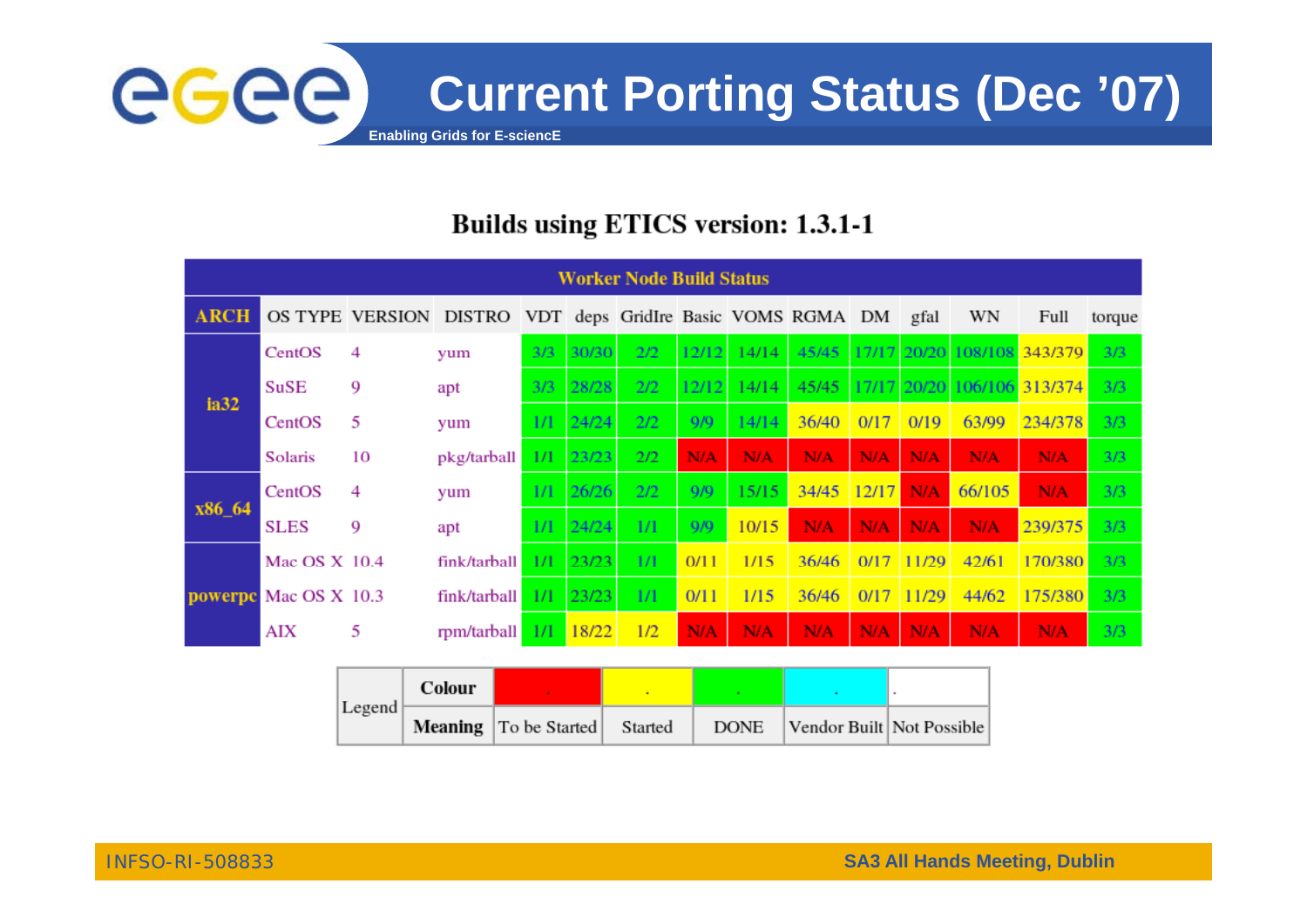

**Two working repositories (ignore sl3): http://grid.ie/distribution/glite/R3.1/glite-WN/suse9 http://grid.ie/distribution/glite/R3.1/glite-WN/centos4**

**Also available Torque clients: glite/R3.1/glite-TORQUE\_client/suse9 glite/R3 1/glite glite/R3.1/glite-TORQUE client/centos4 TORQUE\_client/centos4**

**These are constantly upgraded currently version: 3 1 0 upgraded, 3.1.0-6**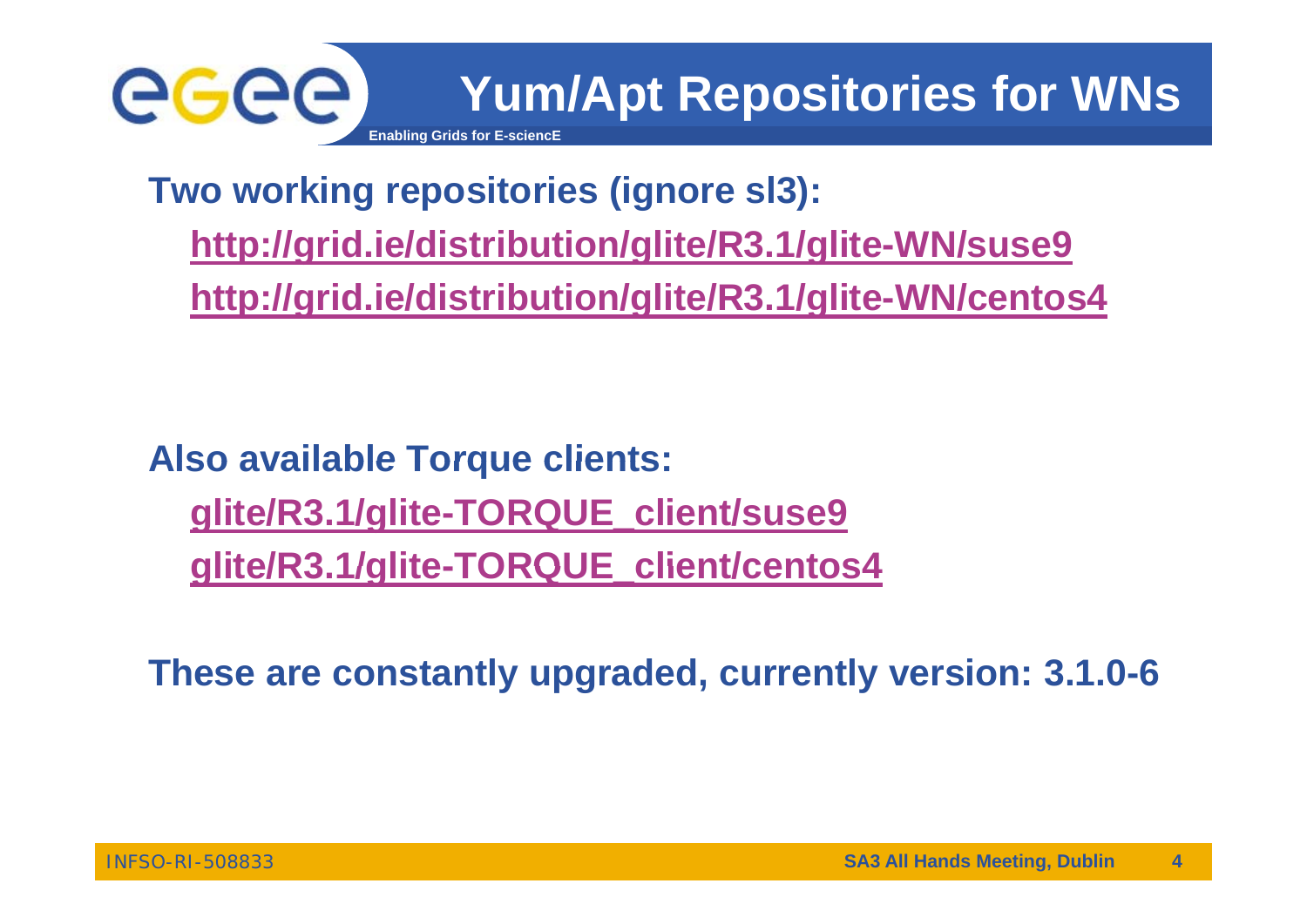## egec

### **Revised SuSE differences**

**Enabling Grids for E-sciencE**

#### **Package Name and Version** *Reason for RPM changes*

**boost|1 32 0 boost|1.32.0-6 Boost not available in OS CGSI\_gSOAP\_2.6|1.1.15-6 dm-util requires this, whereas srm/transfer require 2.7 glite-wms-common|3.1.17-1 3.1.13 configuration is missing perl-SOAP-Lite|0.65.6-1 Use /usr/bin/env for portability**

**glite-data-catalog-api-c|2.0.0-7 glite packager: Missing ext.axis.version glite-data-catalog-cli|1.7.4-1 glite packager: Missing ext.axis.version glite-data-srm-api-c|1.1.0-9 glite packager: Missing ext.axis.version glite-data-srm-api-perl|1.1.0-3 glite packager: Missing ext.axis.version glite-data-srm-cli|1.2.8-5 glite packager: Missing ext.axis.version glite-data-transfer transfer-api-c|3.3.0 c|3.3.0-4 glite packager: Missing ext.axis.version glite-data-transfer-api-perl|3.3.0-1 glite packager: Missing ext.axis.version glite-data-transfer-cli|3.4.2-2 glite packager: Missing ext.axis.version glite-data-delegation-cli|2.0.0-4 Needed by newer glite-data-transfer-cli** glite-data-delegation-api-c|2.0.0-4 Needed by newer glite-data-transfer-cli **glite-data-util-c|1.2.3-1 glite packager: Missing ext.axis.version glite-lb-client|2.3.4-1 Needs glite-lb-common (newer version) glite-lb-common|5.1.2 common|5.1.2-2 Missing <sup>a</sup> -p in mkdir \${REPORTS} p**



EGEE Oct'07 + Dec'07

INFSO-RI-508833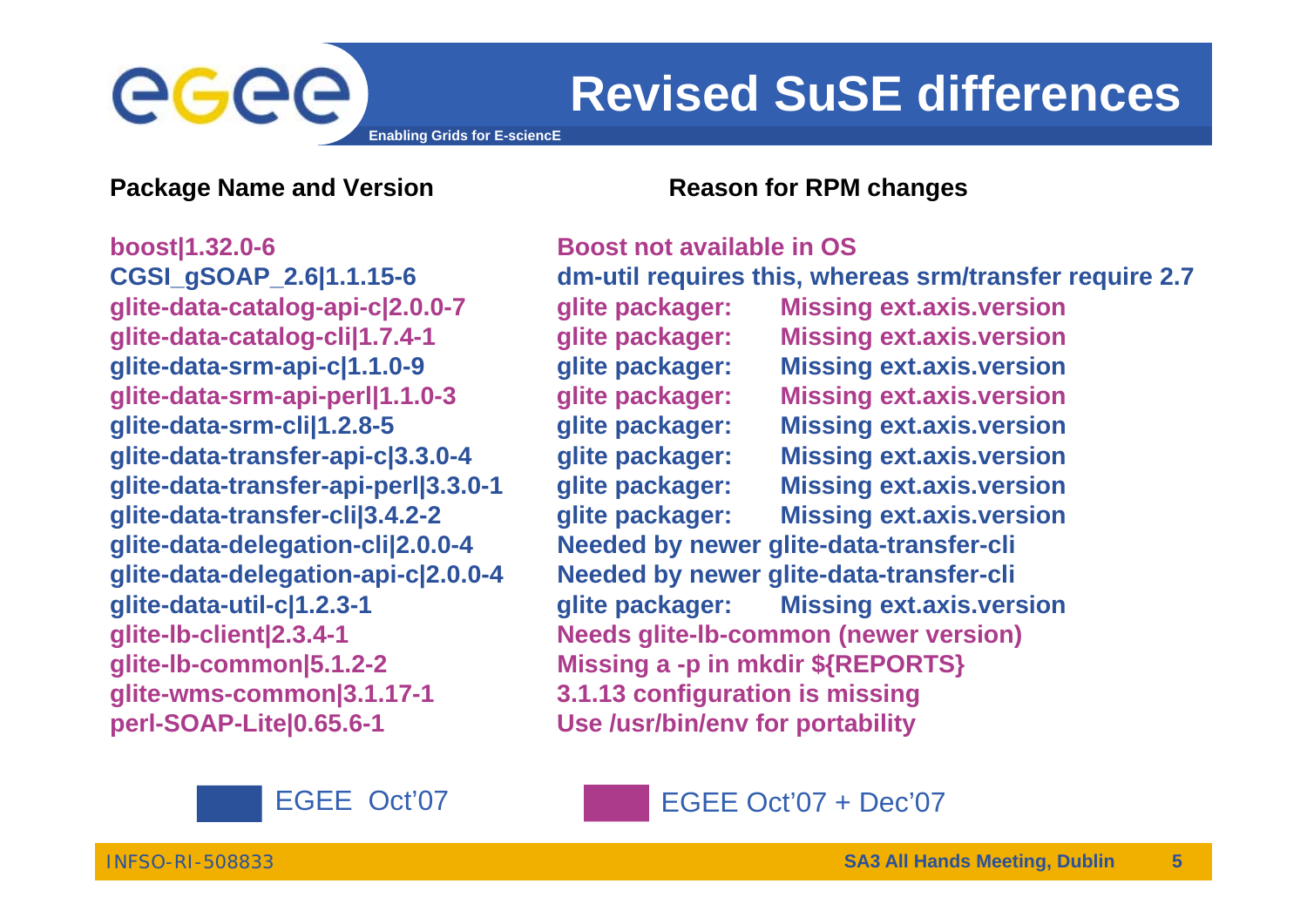

### **Debian Porting**

**Debian x86\_64**

 $\bullet$ **Adrian (overview)**

**Ubuntu**

- $\bullet$  **Åke (Ubuntu port) has built 85% of the gLite ke middleware but has not tested it.**
- $\bullet$  **Åke wants to see personalised views of the web ke interface which we suggested at EGEE '07.**
- $\bullet$ **Work will continue on this after Christmas.**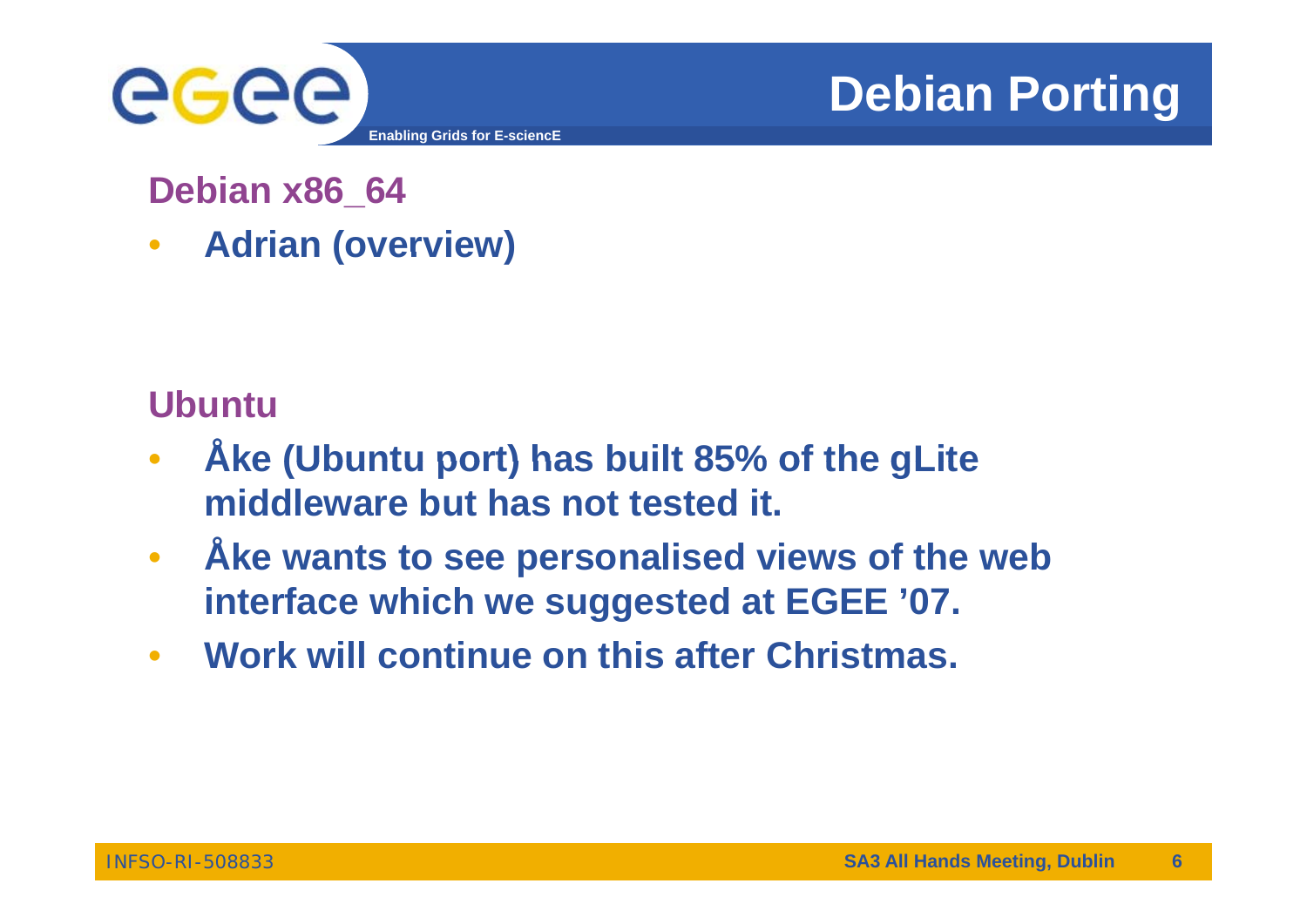



### **Use the porting guide:**

<u>https://twiki.cern.ch/twiki/bin/view/EGEE/EGEEPortingGuide</u>

### **10 step guide covering building of:**

 ETICS, globus, dependencies, Base Modules, VOMS, RGMA, DM/GFAL and the WN meta-package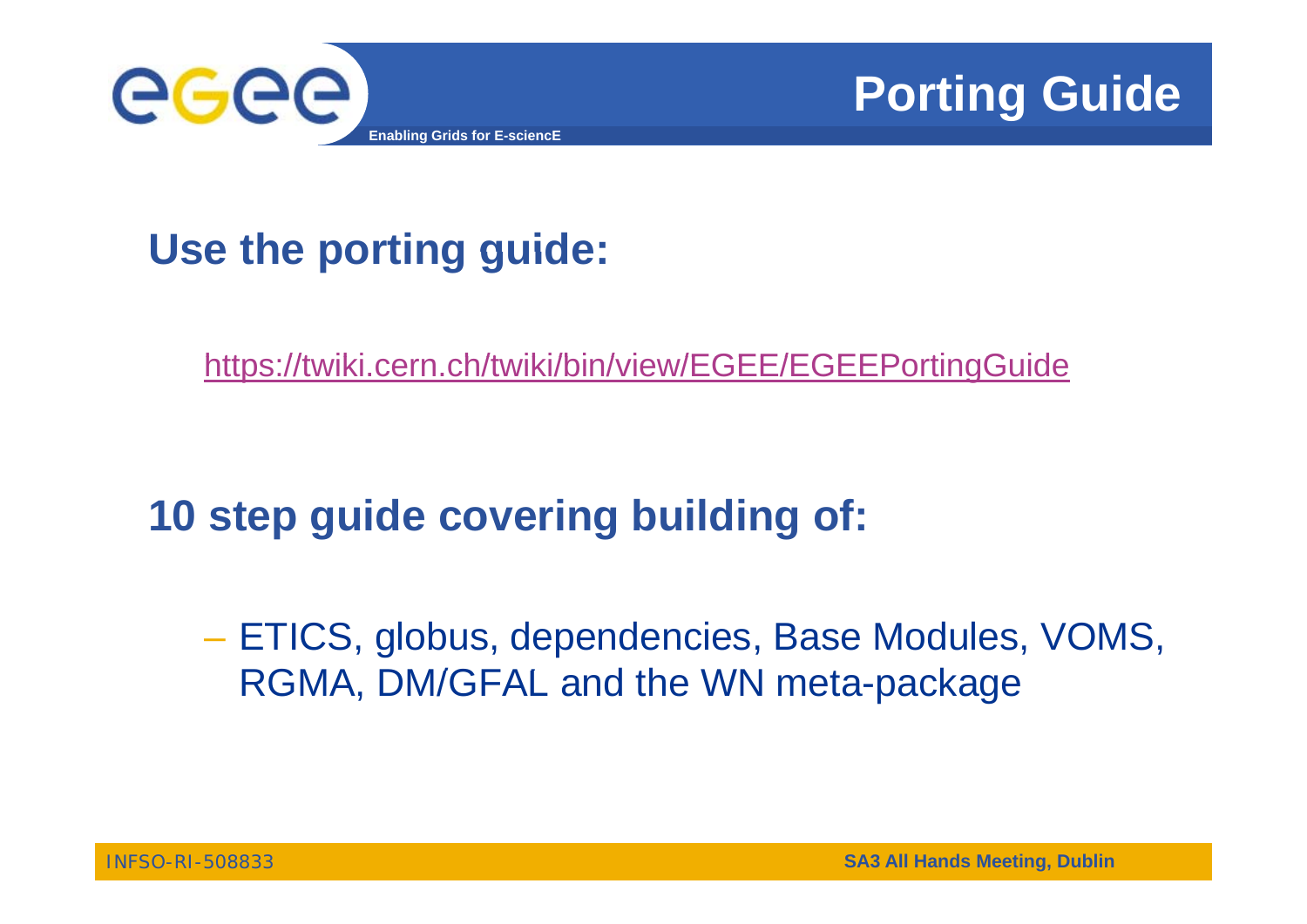

## **Porting Step 1: ETICS**

- $\bullet$  **OS platform independence**
	- PyXML must be installed before 4Suite (bug #31206)
	- May need to change 4Suite BuildExt.py (bug #31452)
	- May need to change pyopenssl libraries (bug #31454)

#### $\bullet$ **Platform specific issues**

- Psyco gives issues for some Python >=2.4 (bug #31763)
- PlatformUtils.py may not pick up your OS (bug #31750, #29173)
- Proxies not supported by Python 2.4 (bug #29578)
- lib64/lib issues (bug #29168, #29170)
- $\bullet$  **Local-site builds**
	- $-$  etics-tmp removed if build fails (bug #31883)
	- Caching of store.xml not supported with --merge (bug #31926)
	- Runaway load from mingetty (Xen issue)
	- packageTypes.xml may not contain a definition for your OS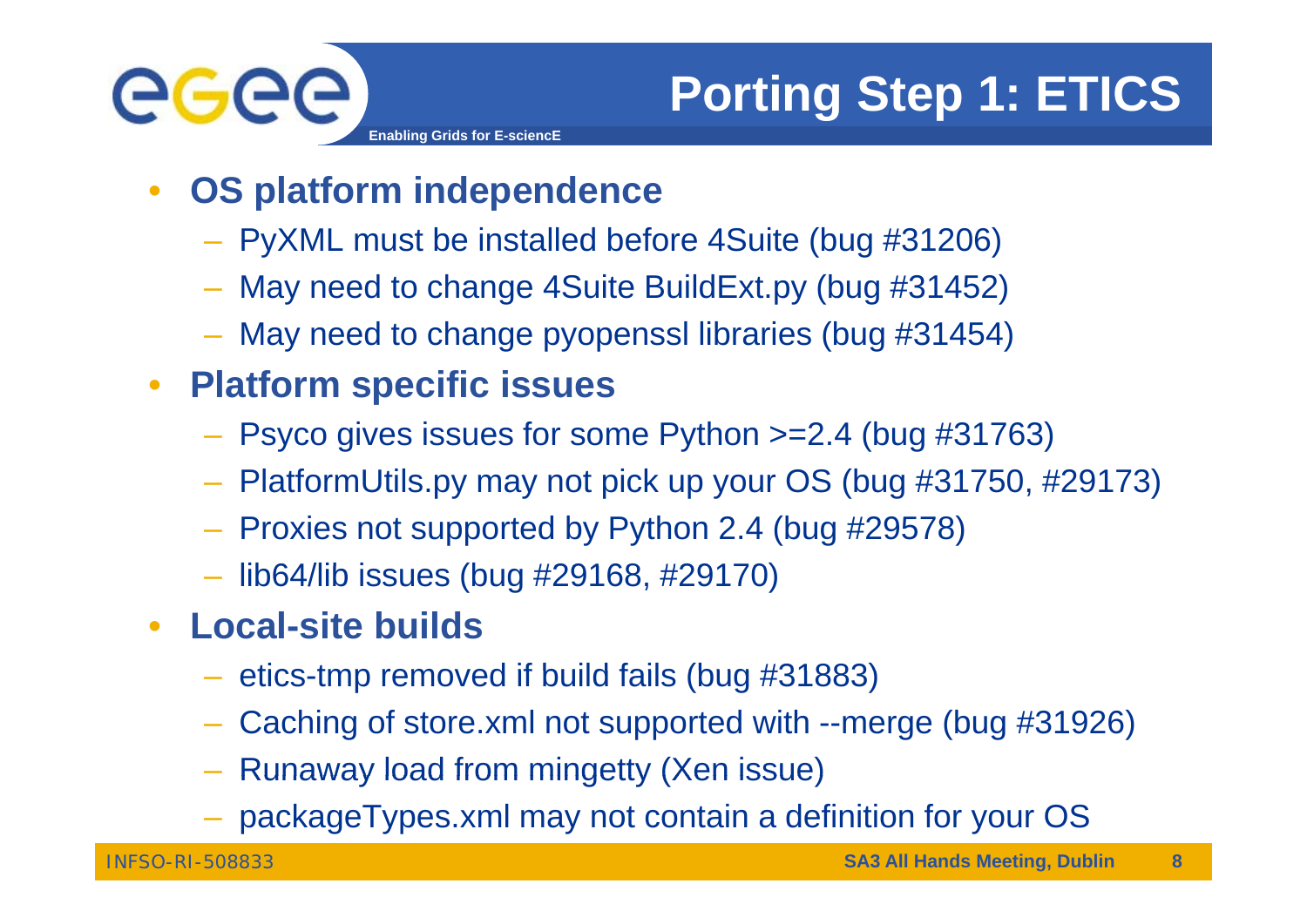

## **Step 2: VDT globus**

- $\bullet$ **VDT is now defined in its own project**
- $\bullet$  **There is <sup>a</sup> source build configuration:**
	- "globus v. 4.0.5-VDT-1.8.1-1src"
- $\bullet$  **Required environment variables:**
	- JAVA\_HOME for OS specific Java implementations
	- PERL5LIB to set location of XML::Parser
	- PATH for /usr/ccs/bin:/usr/local/bin etc
- $\bullet$  **Configuration step may require adding --with-iodbc or removing --disable-rls, --disable-drs, --disablegsiopenssh in certain cases**
- $\bullet$ • Multiple tarball packaging is not possible in ETICS
- **Windows: Java Web-service code only**
- **. asctime\_r bug in GRAM code (bug #31666)**  $\bullet$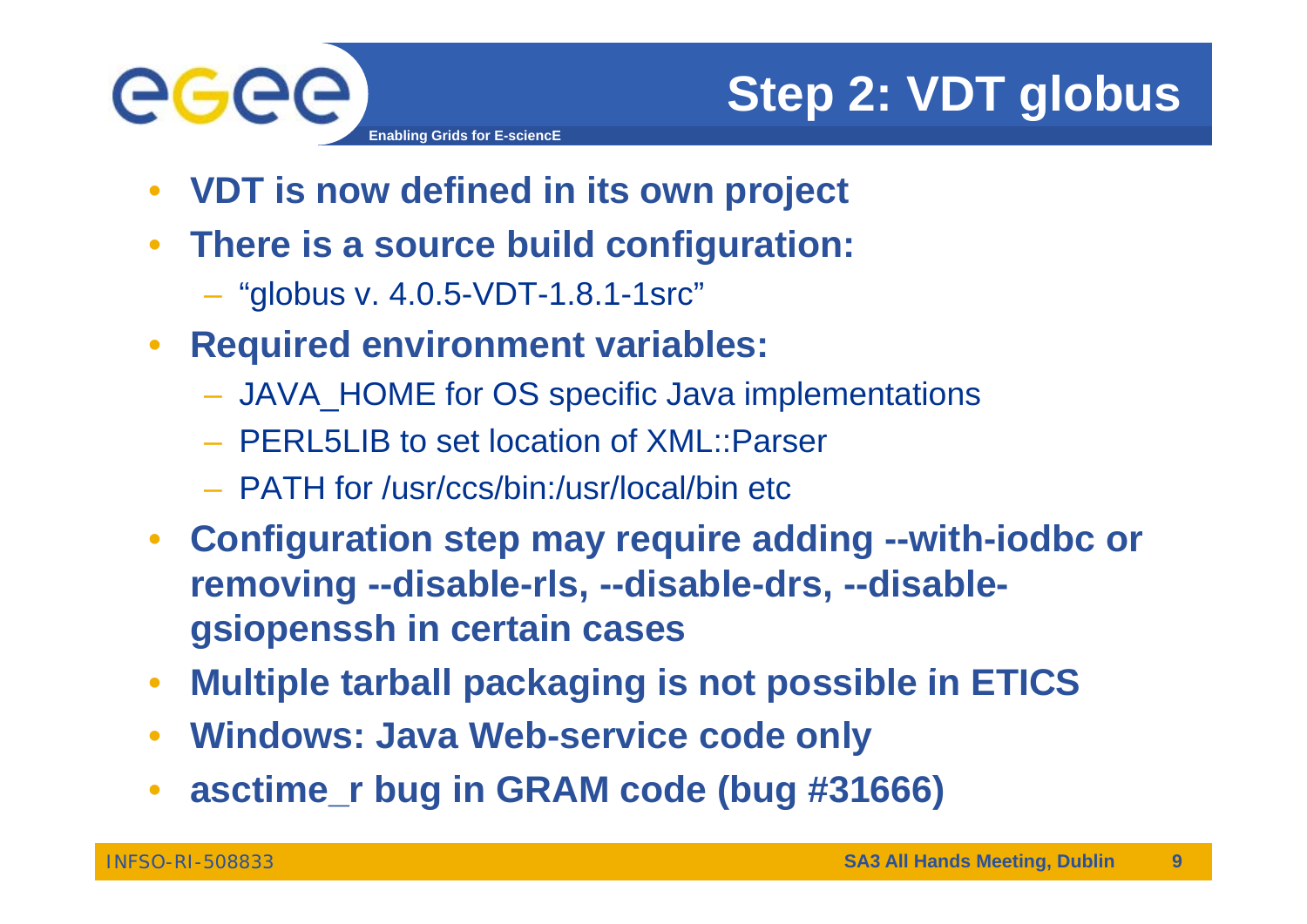

 $\bullet$  **Python tarball generator used to generate binary tarballs and strip install directories**

tarball-creator.py --name=expat --packager=deb --first=/usr --age

| $\blacksquare$ /lib64       | $\rightarrow$ | Ilib64    |
|-----------------------------|---------------|-----------|
| $\blacksquare$ /usr/include | $\rightarrow$ | ./include |
| $\blacksquare$ /usr/bin     | $\rightarrow$ | ./bin     |
| $\blacksquare$ /etc         | $\rightarrow$ | letc      |

- $\bullet$  **log4cxx used by RGMA is the only badly written external package (many #include's missing)**
- $\bullet$  **classads needs upgrade to version 0.9.9 for gcc-4 compilers**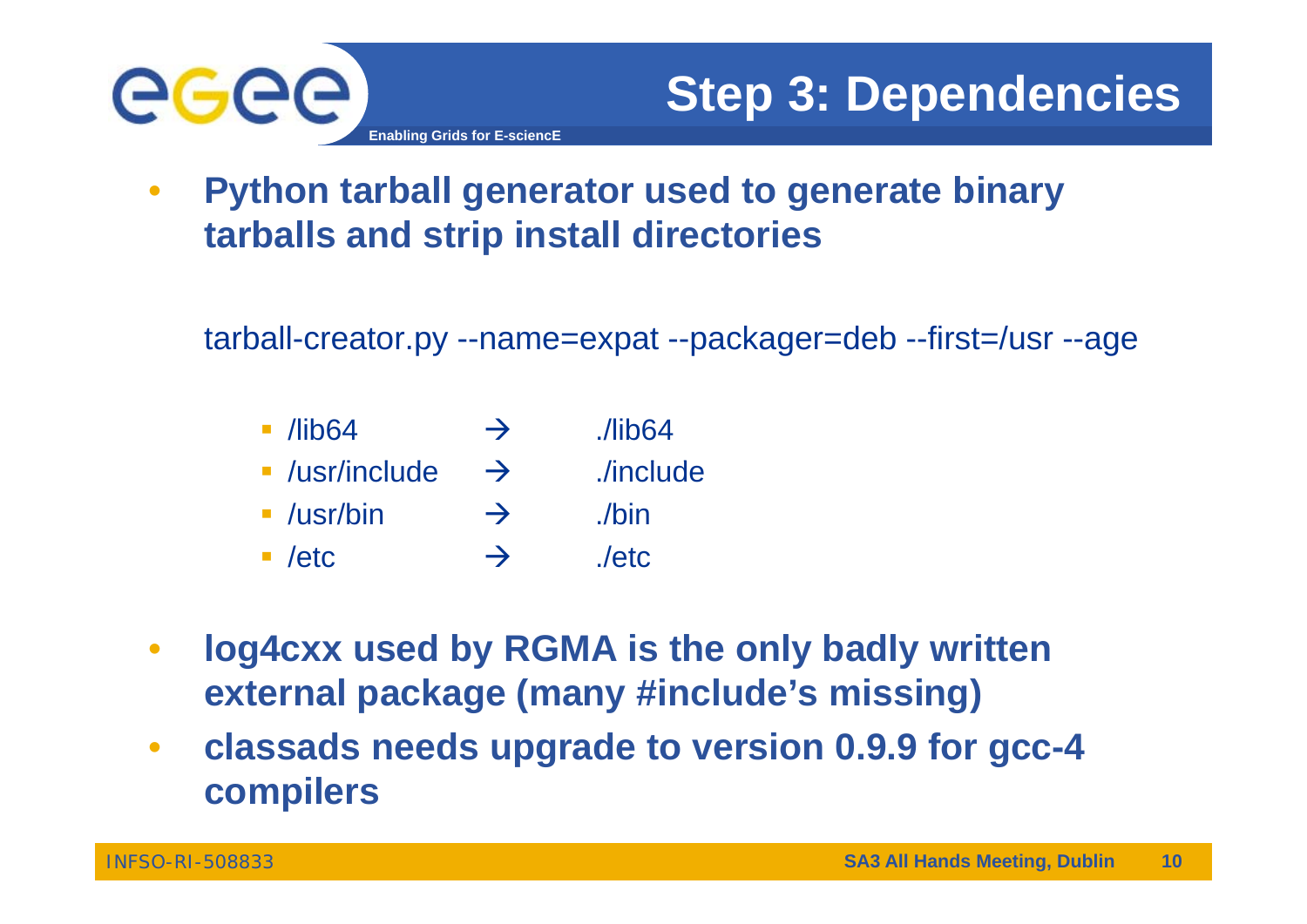

- $\bullet$ **edg-gridftp-client requires VDT globus to build**
- $\bullet$ **yaim-core/yaim-clients required for WN install clients WN**
- $\bullet$ **plus a few other noarch modules**
- $\bullet$ **Windows and Mac OS X issue: pool account setup**
- $\bullet$  **Mac OS X will use active directory with ldap v3 which v3, is very easy to configure with Yaim**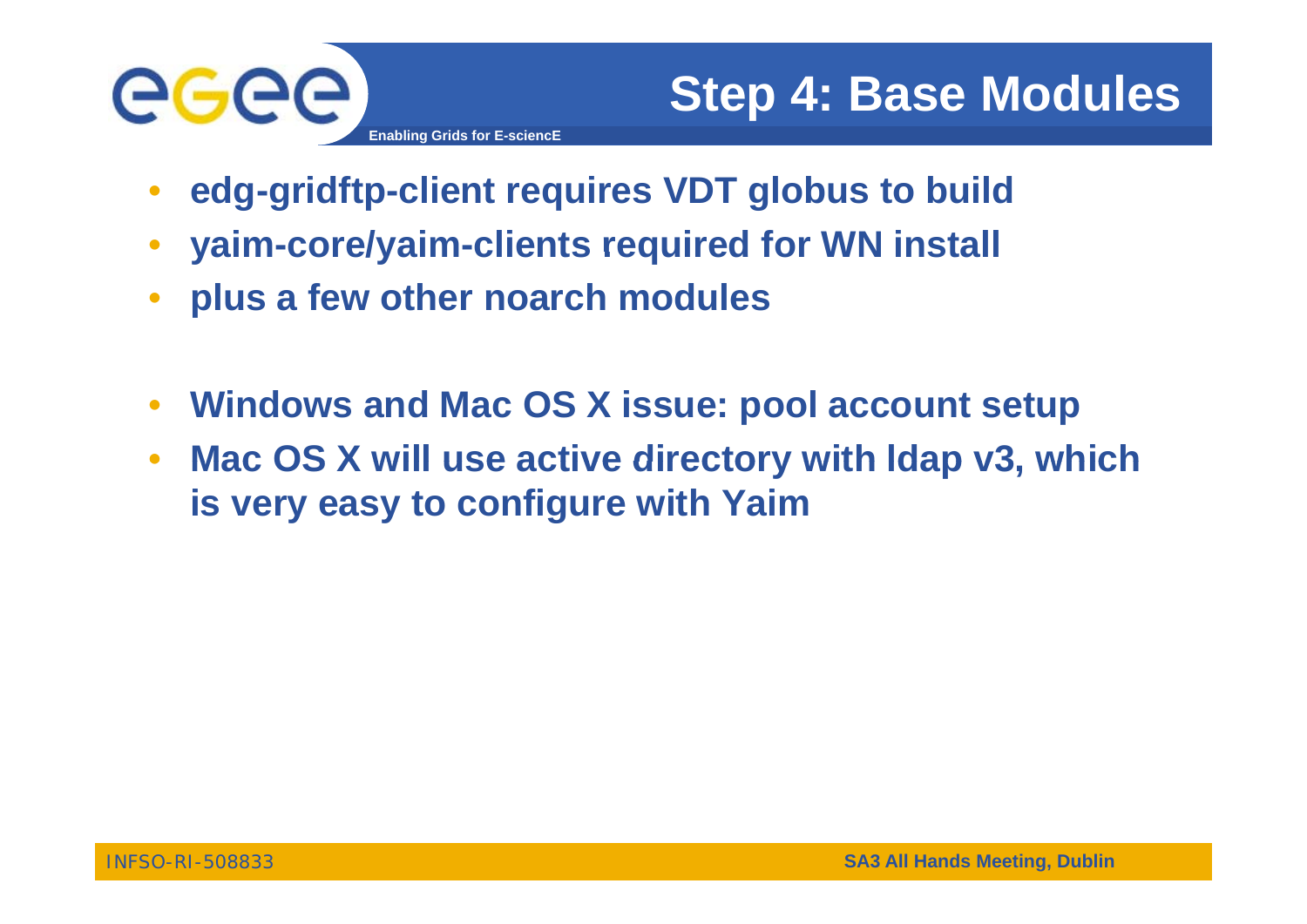

- $\bullet$ **Copyright & Licence issues in SPEC files (bug #31882)**
- $\bullet$  **gLite packager still used, leading to RHEL5 variant compile issues similar to those under SuSE/SLES (bug #27471)**
- $\bullet$ **Problematic SPEC files building nothing (bug #26683)**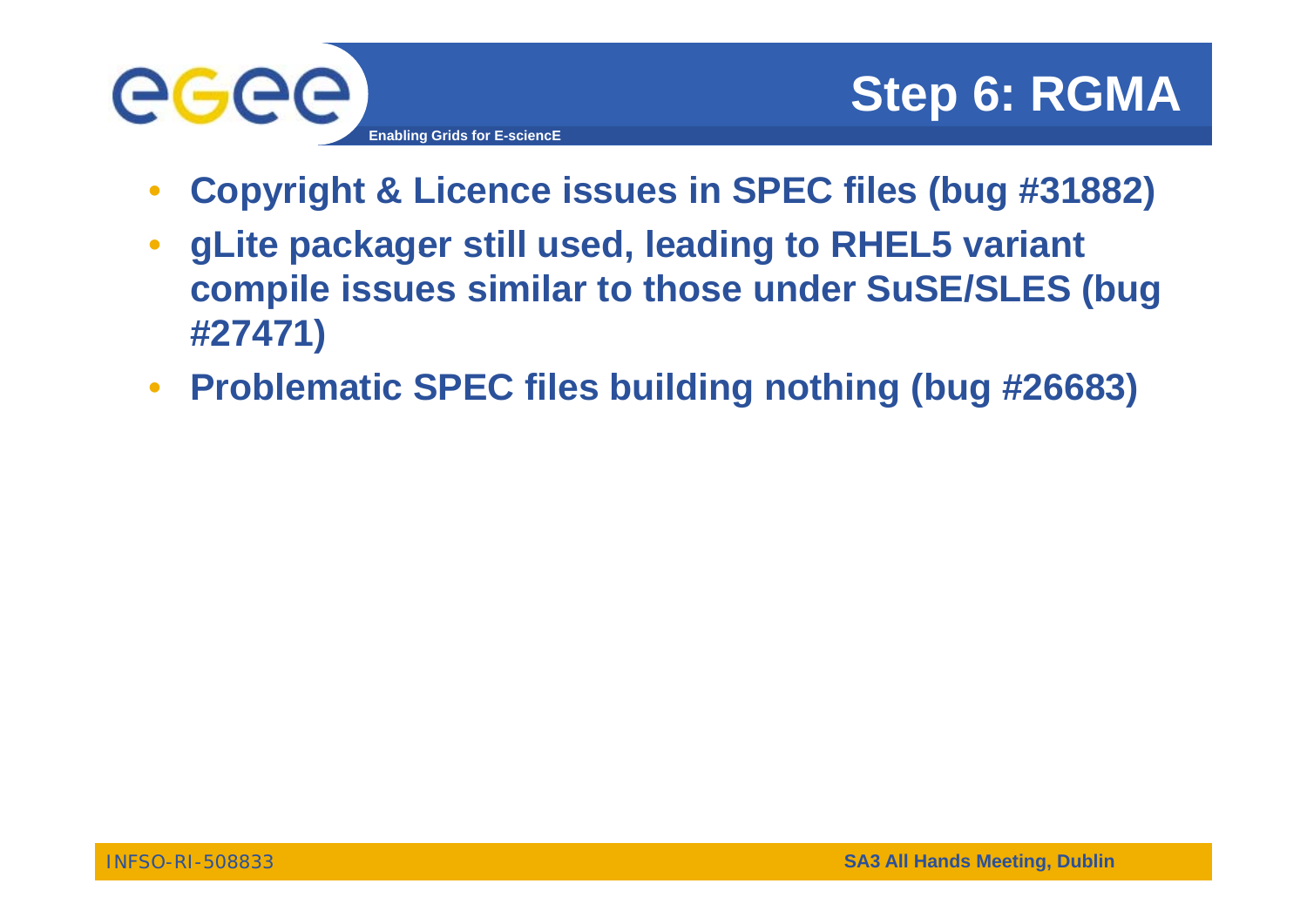

- $\bullet$  **Akos and Vincenzo have worked to modify the ARC VOMS p p gp atches for compilation against OpenSSL 0.9.8 that Åke gave us at EGEE '07 (bug #31191).**
- **There is only one lib64 related expat issue currently, but many more expected soon, with move to Unix porting!**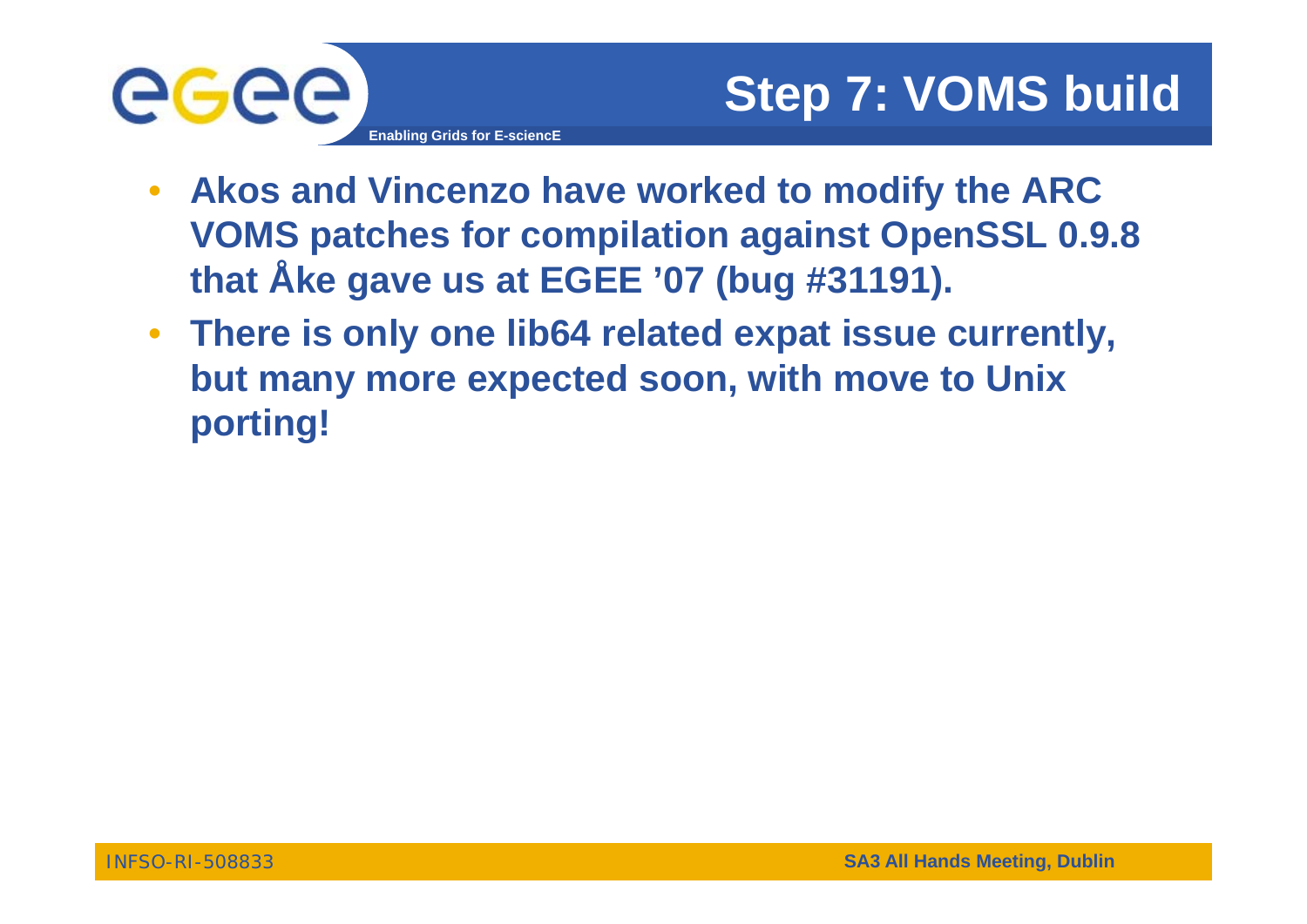

**LCG-DM**

- $\bullet$  **Requires VOMS to build:**
	- voms, voms-api, voms-api-c, voms-api-cpp, voms-client
- $\bullet$ **Oracle removal still an issue for ETICS**
- $\bullet$  **Missing setups for different OSes are required (inform**  Akos, e.g. centos4.requires)

#### **GFAL**

- $\bullet$ **Deployment issues (SE domain name bug #30123)**
- $\bullet$ **Previously stat/stat64 bugs under Mac OS X**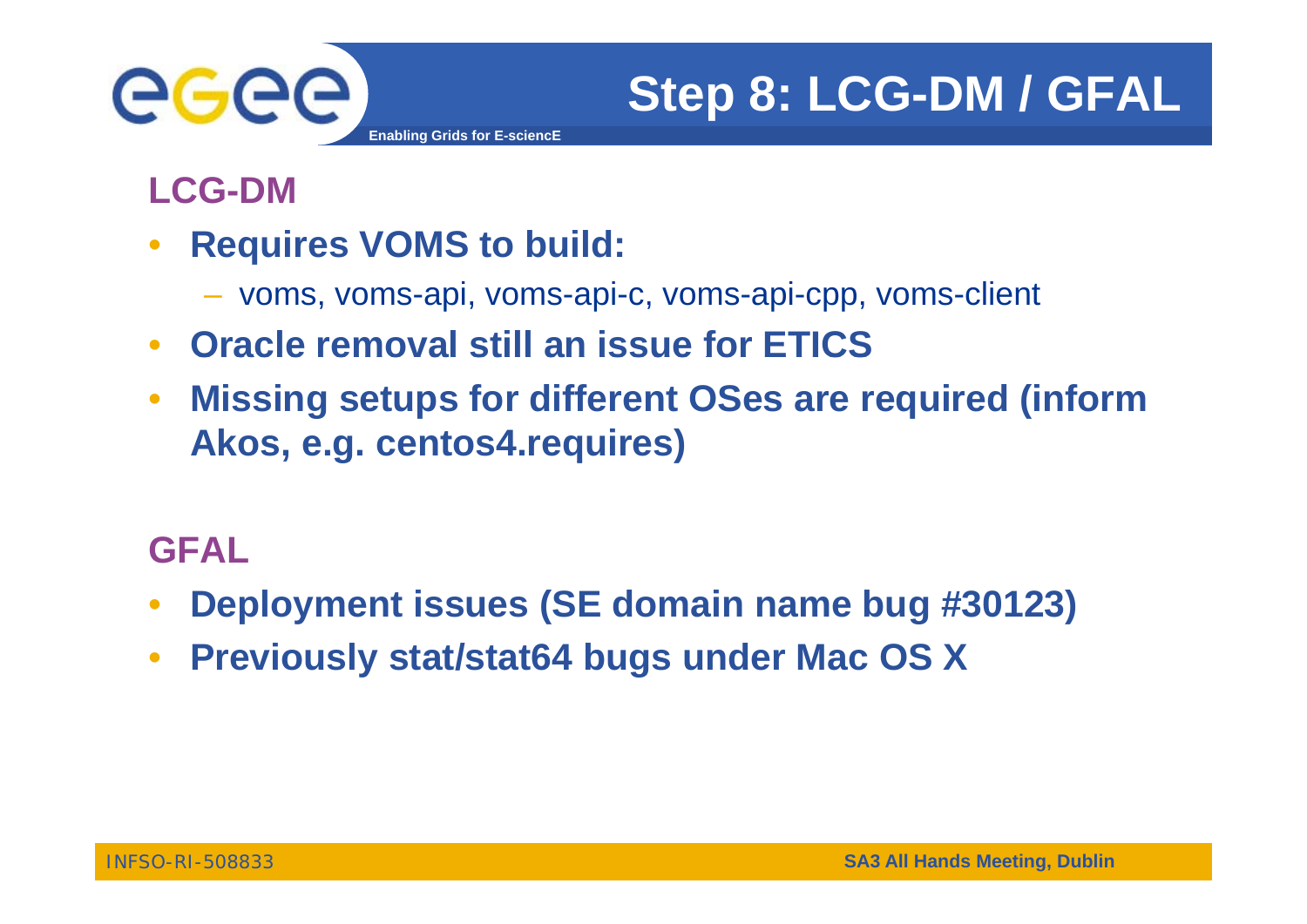# ege

- $\bullet$ **There are other LB/WMS issues and differences**
- $\bullet$  **SA3 lists for certification, PPS and production must be compared with the generated build repositories to obtain a working glite-WN meta-package.**
- $\bullet$  **We have added some extra functionality:**
	- check-missing-dependencies.sh

**Enabling Grids for E-sciencE**

- create-tcd-repositories.sh
- patched glite-release code for yum/apt repository generation
- $\bullet$  **Step 10: Rollback, this is not a simple task. Needs a formal analysis for the build system to pinpoint system pending issues.**